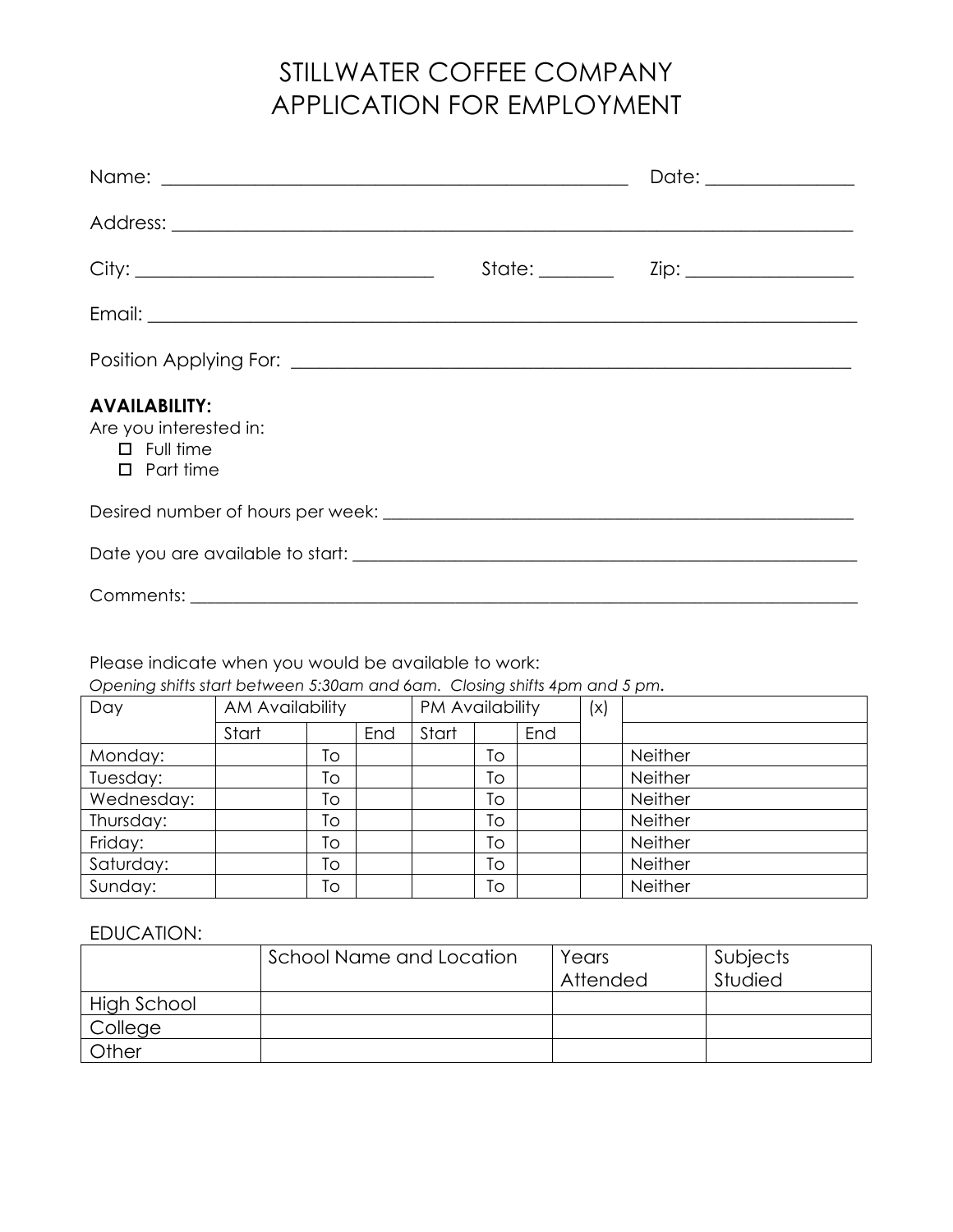## WORK EXPERIENCE:

*Please list your three most recent jobs, starting with the most recent. Please provide dates of employment, a brief description of your duties, and reason for leaving.*

| Dates | Employer | Duties | Reason for Leaving |
|-------|----------|--------|--------------------|
|       |          |        |                    |
|       |          |        |                    |
|       |          |        |                    |

## REFERENCES:

*Please provide the names and phone numbers of 2 previous or current employers we may contact for a reference:*

| Employer | <b>Contact Person</b> | Telephone Number |
|----------|-----------------------|------------------|
|          |                       |                  |
|          |                       |                  |

Are you legally authorized to work in the United States? Y or N

- 1. Please describe something that you are personally passionate about and why that makes you unique as a person.
- 2. Why have you chosen to apply for a position with Stillwater Coffee Company?

3. What about the Barista Craft or Coffee Industry interests you most?

4. What are your customer service expectations for yourself? Describe your personal best.